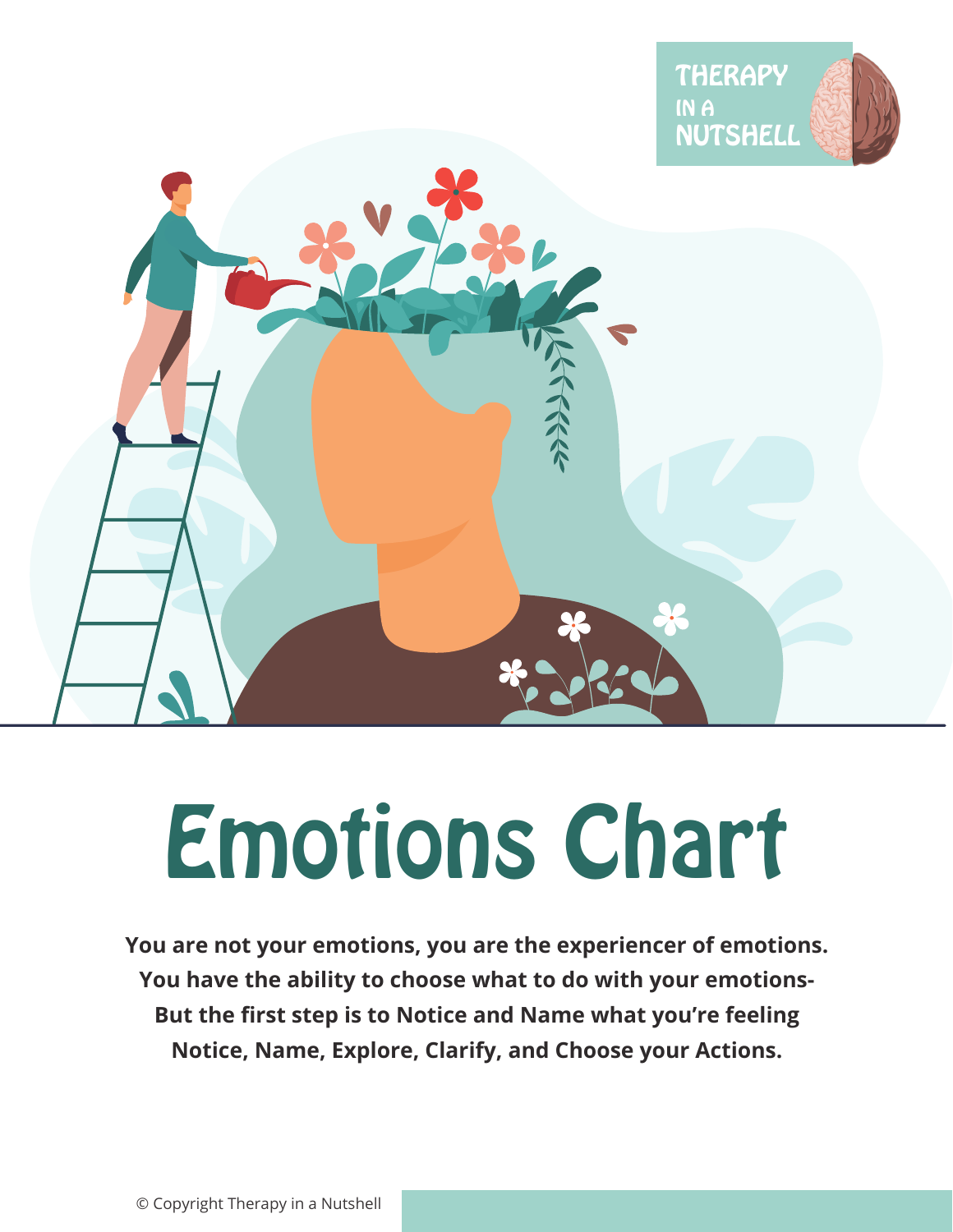# THERAPY IN A THERAPY IN A<br>NUTSHELL 2007

### Excitement -> Take Action, Perform

- **o** Energetic
- **2** Surprised
- **B** Purposeful
- Proud 04
- os Rigid
- **6** Distracted
- **o** Bored
- **a** Apathetic
- **o** Inspired
- **10** Confident
- **n** Aggressive
- Stressed 12

#### **o** Compassion 05 Lonely 03 Nurtured **C2 66** Affection 04 Vulnerable Love -> Connect, Sacrifice Forgiving

- **o** Embarrassed
- 08 Passion
- 09 Grief
- 10 Abundant
- **in**) Tender
- 12 Kind



- 06 Distracted
- 07 Bored
- **08** Apathetic
- 09 Inspired
- 10 Confident
- **11** Aggressive
- 12 Stressed

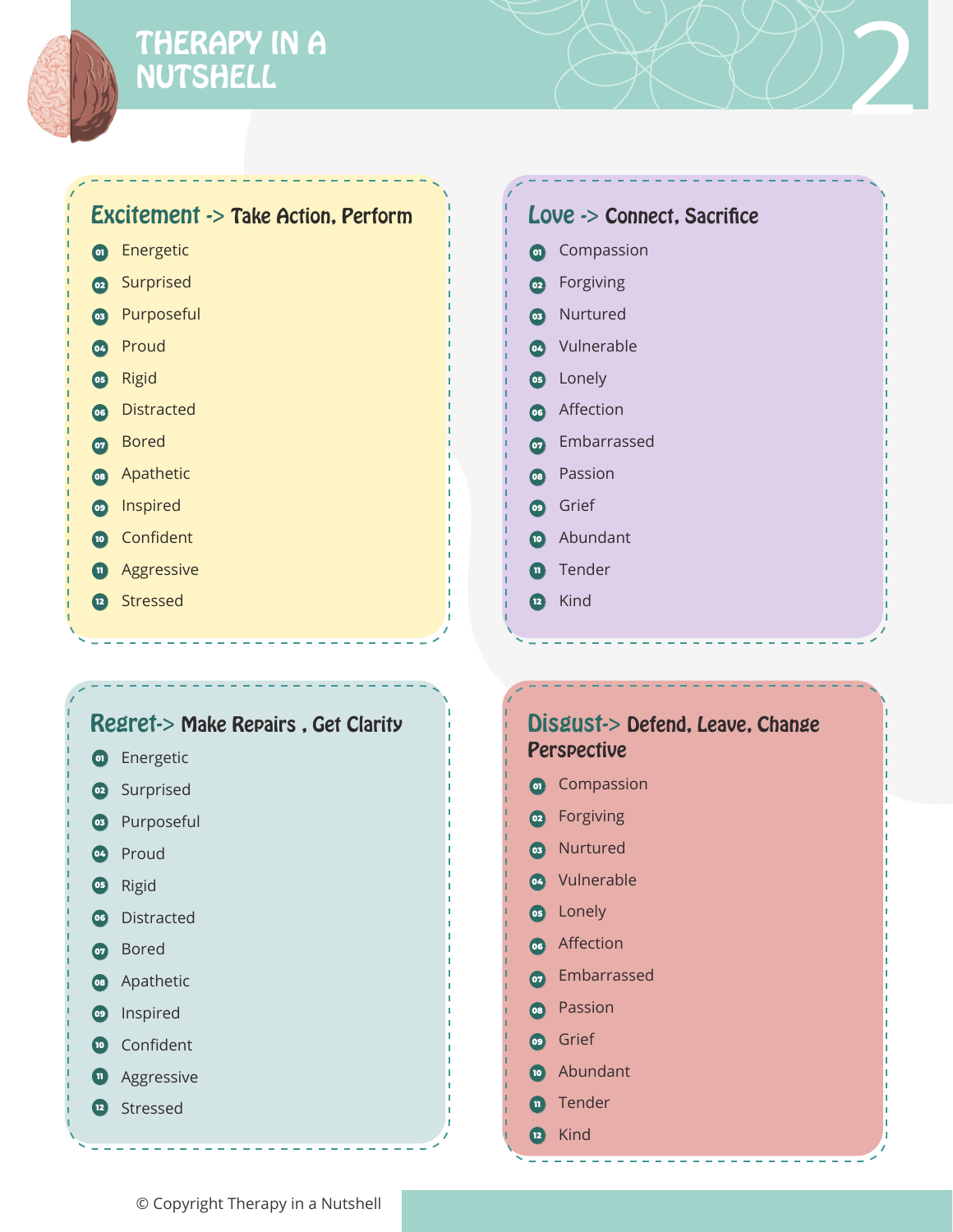

#### Anger-> Protect - Be Accountable

- **o** Defensive
- Fuming  $\odot$
- Bitter  $\bullet$
- **24** Frustrated
- **65** Furious
- **66** Terrified
- **o** Shocked
- **68** Guarded
- Empowered 09
- **10** Resentful
- n) Mad
- Offended 12

## o Playful 05 Spontaneous 03 Cheerful **on** Appreciation **2** Uplifted 06 Hopeful 04 Grateful 08 Defeated 09 Heavy Joy-> Rejoice, Remember

- **10** Despair
- 11 Amazed
- 12 Silly

#### Fear-> Create Safety

- 01 Scared
- 02 Anxious
- 03 Terrified
- 04 Worried
- 05 Nervous
- 06 Shy
- 07 Jealous
- 08 Timid
- **<sup>09</sup>** Apprehensive
- 10 Afraid
- 11 Concerned
- <sup>12</sup> Jittery

| <b>Sadness-&gt; Change Course, Honor</b> |                      |
|------------------------------------------|----------------------|
| $\overline{a}$                           | Hopeless             |
|                                          | <b>2</b> Discouraged |
|                                          | <b>83</b> Worthless  |
| (04)                                     | Pessimistic          |
| $\overline{05}$                          | Fake                 |
| (06)                                     | Lost                 |
| $\overline{\textbf{O7}}$                 | Confused             |
| $\left( 08\right)$                       | Depressed            |
| (09)                                     | Disappointed         |
|                                          | <b>to</b> Worthless  |
| $\blacksquare$                           | Self-Conscious       |
| 12                                       | Insecure             |